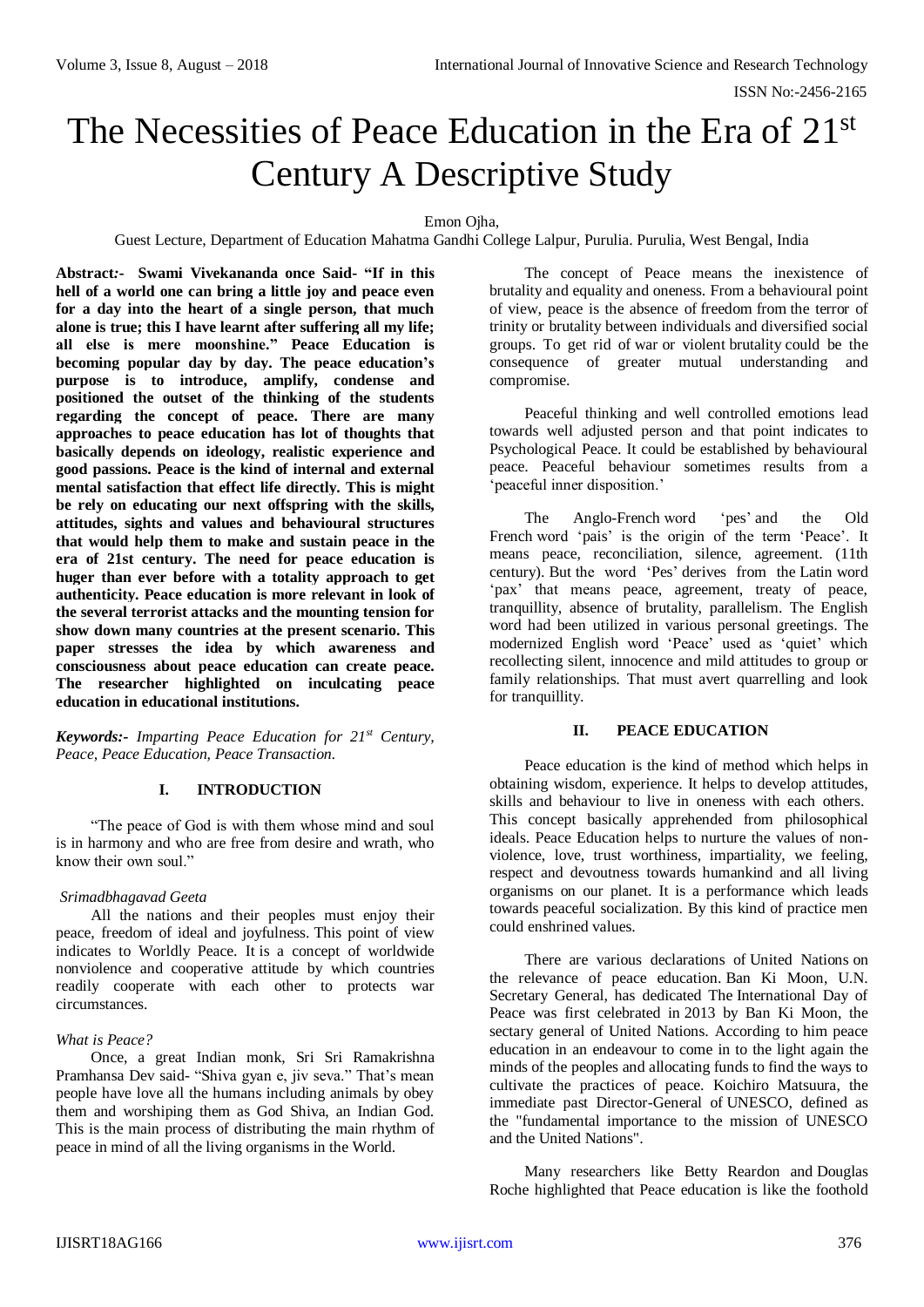of any in which is now gradually increased. At the recent times, there has also been an entangled of fundamental rights and education for peace.

# **III. VARIOUS TYPES OF PEACE EDUCATION**

*Strategies of Controversy resolving-* Peace education programs based on conflict resolution typically focus on the social and behavioural conflict symptoms, training individuals to resolve inter-personal controversies via overture techniques and peer-mediation. Learning to manage emotions, 'fight fair' and improve better communication through skills such as listening, identifying needs and separating facts from emotions, constitute the main elements of these programs. Participants are also encouraged to take responsibility for their actions and to brainstorm together on adjustment.

*Education for Democracy-* Peace education programs based upon education for democracy linked with the controversy that might propagation in republic share holder of all the society. It helps to fix up those controversies and conflicts through cruelty or reduction of battle and fittings to each other.

The well committed citizens are much more valuable for a democratic, republic society. Those citizens must have the ability of tolerance and conflict resolve. Besides, they must have the potentialities of the skill of critical thinking, discussion, skill of creating coalition which helps to promote values of speaking freely, oneness, capabilities of several of tolerance, adjustment or the righteous objection. These ideal democratic citizens make the world peaceful by reducing the possibility of cruelty and battleship. By those assumed essential skills is needed for make a society of peaceful cultural.

*Education for Human Rights-* Different programs of Peace education based on the awareness building of human rights. It has focused at the level of policies that humanity ought to adopt in order to move nearer to a peaceful global community. The main purpose is to bring forth a commitment among participants to aim of peaceful pattern in which all individuals of the human race can do practice their personal freedoms and be legally protected from violence, oppression and indignity.

*Globalization and Peace Education-* Globalization and Education is interdependent. The modern concept of peace education is to consider the natural modification of human mental attributes. It is needed when dispute uplifting attitudes and some behavioural patterns are featured of coming stages of human development, attitudes of unity promoting uplifted in upcoming stages of healthy wealthy development. All round healthy development of human awareness is the main focus of peace education. It should be possible through helping people to evaluate themselves. .

*Critical peace education and yogic peace education-*Now modernised form of peace education linked with new scholarly investigations and applications of techniques that is used in peace education internationally, in plural communities and with individuals. Critical Peace Education (Bajaj 2008, 2015; Bajaj & Hantzopoulos 2016; Trifonas & Wright 2013) is an extrication accomplishment that quests to connect education to the aims of social justice expostulating incongruity with the help of critical pedagogy (Freire 2003).

# **IV. CRITICISM OF PEACE EDUCATION**

Toh Swee-Hin (1997) visualizes that each of the diverse streams of peace education "inevitably have their own dynamics and 'autonomy' in terms of theory and practice".

Salomon (2002) has defined "How the challenges, goals, and methods of peace education differ substantially between areas characterized by intractable conflict, interethnic tension, or relative tranquillity".

## *Imparting Peace Education in Educational Institutions in 21st Century*

The necessity for peace education has logically has never been greater than today. Peace educating often includes an appreciation for diversity within a broad context of nonviolence analysis and resolution. Teaching peace education in schools is a versatile and multidisciplinary perspective which includes teaching peace, nonviolence, conflict resolution and social justice that the human rights take look for preserving the natural environment (Smith 2004).

Highlighting peace education in schools is very much necessary. It begins first with an honest will power to engage educators in the process of learning through which it is an essential and effective mean to modify their selves individually and collectively. The students must be competent to form and maintain peace. Peace Education's system therefore enthusiasm to critical thinking and preparing students to act on their convictions.

Hence, there is no magical way to peace education but it would be evolve and develop only with the help of peace practice.

The Peace Education's methodology could be considered by the several paths that are given in below:

#### *A. Within the Institution*

The environment of the educational institution should be modifying and developing for inculcating education and practicing of Peace. It is very much relevant. The necessary competencies of culture of peace or the disputes resolving are effectively acquired. All acquired skills are must shaped by environment of educational institutions. (Baldo and Furniss, 1998).

Curriculum is the vital way to ensure pace in an epidemic way.

*Curriculum Development*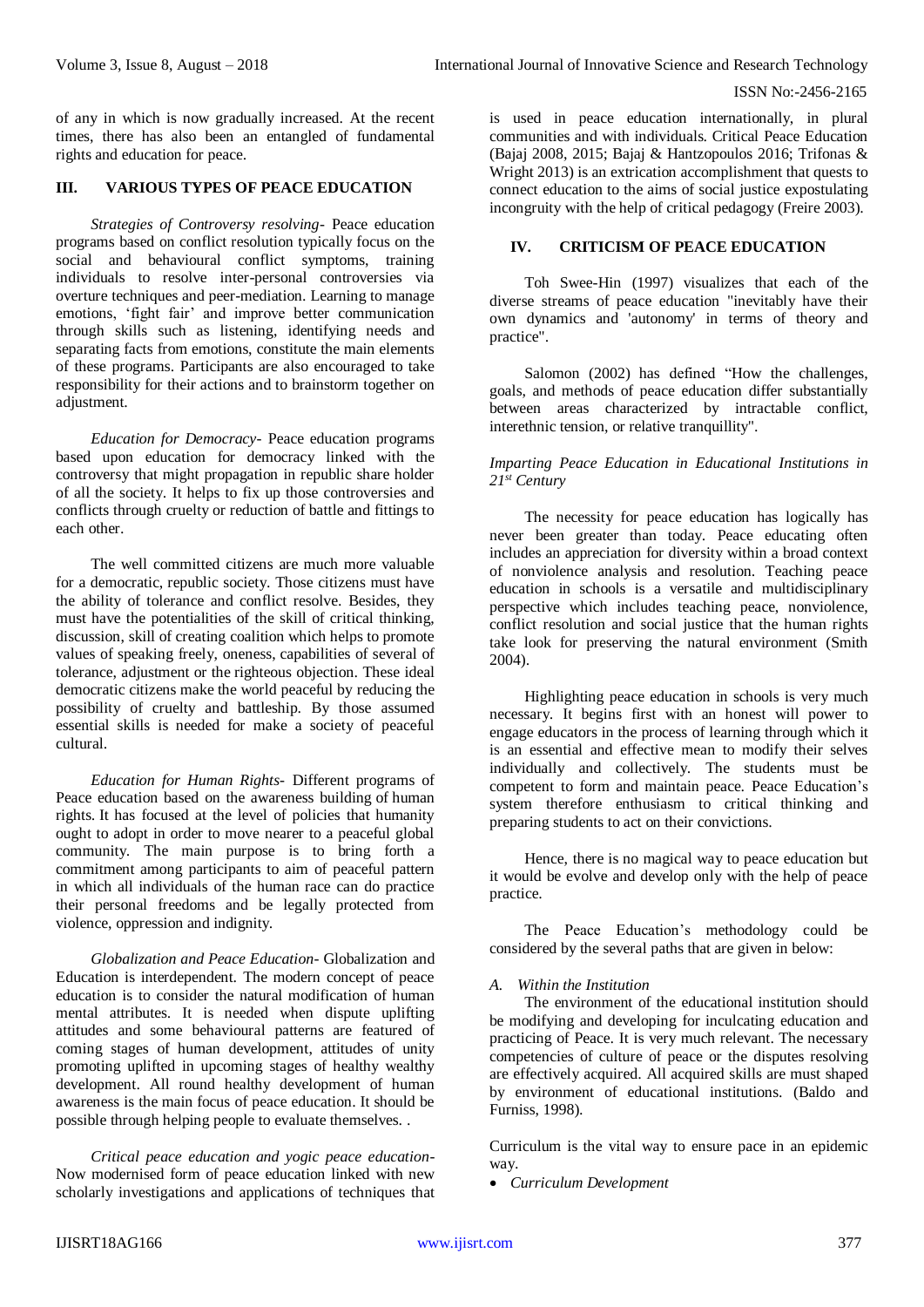ISSN No:-2456-2165

Peace education or the values related with peace is the ultimate goals of education which should be converted into immediate goals of education, these goals of education could be implemented in curriculum. Curriculum developer must observe these areas and considered as a vital part of a curriculum by which practices of peace could be inculcated with effectively. They must concerns regarding peace when they are constructing or developing curriculum. This type of curriculum must provide a peaceful group to peaceful society which leads towards a peaceful planet. In curriculum pupils should build cooperative attitude, respect themselves or to others, we feeling, sustainable attitude etc. These skills should be provided in different subjects that are sports, art and aesthetics, problem solving, meditation and yoga, various science projects, community based activities, excursions, various types of social works and so on.

## *Pre-service Teacher Education*

We all should know that 'Teachers are the maker of the mankind' and 'the backbone of the society'. So, future teacher s must have the potentialities of tolerance, patience, scientific attitude, logical thinking, creative thinking and well philosophy of life. Pre-service teacher education must be upgraded with the quality of life skill, tolerance, conflict resolution etc. Teacher educators must prepare teacher trainees as the sustainers and transmitter of peace for present and for future generations. The above talked skills used with the help of teaching methods which are interactive, interesting and participatory methods, organising cooperative group work and facilitating group discussions. All these tireless efforts promote peace through education.

#### *In-service Teacher Education*

A teacher is lifelong learner. Teachers must have the potentialities to upgrade and up to date themselves. In classroom situation, they must be able to manage the classroom environment in an effective and peaceful way. In in-service teacher education programme or training programme professional teachers trained, upgrade and oriented themselves in a various way through this programme like seminars, workshops, faculty development programmes, orientation camps etc. In service Teacher education programme provides various skills and competencies in them tolerance skill, conflict resolve skill, classroom management skill, skill of peace sustaining and transmitting are the popular one. Peaceful living and peace education is more valuable for in service teachers. Through this peace culture, education and practice teachers preserve the values of peace and transfer towards students as well as future makers and for upcoming generations.

#### *B. Outside the Institution*

There are many ways to inculcate peace in the outside of the educational institution that are given in below-

- Debates in relation with the peace culture and peace practice and tolerance.
- Institution must provide many co-curricular activities. Through this programme students could learn the values of peace and to sustain in their heart.
- Institution must provide seminars, workshops and various training camps regarding peace education, skills and practices through these programmes pupils could gain knowledge and experiences and they could apply themselves in their daily life.
- Also facilitate students to participate in Group discussion, quiz and community participation programmes etc.
- Teacher student relationship outside the classroom.

# *Different Opportunities of Transferring Peace Education in the Era of 21st Century*

There are many more opportunities to transfer peace in an effective way these are given in below-

- 1. Various websites and Social Medias
- 2. Fairy Tells or Children's Books
- 3. Religious Institutions
- 4. Traditional folk stories
- 5. Proverbs
- 6. Moral values
- 7. Art work and Aesthetics
- 8. Life Skill Education
- 9. Language Teaching
- 10.Peaceful Home Environment

Need or Importance of Peace Education at Global Scenario

Peace Education is the only way to remove from violence as a way of solving disputes at home and abroad. People must work together to help young people for learning that how negotiating with controversies effectively and peacefully.

- 1. To prevent continued cycles of violence.
- 2. To promote peace.
- 3. To ensure tolerance.
- 4. To promote understanding attitude to help to formulate a better balanced society for all.
- 5. To promote equality and equity.
- 6. To promote social justice.

Opportunities to reform and positive change often enhance simultaneously during and after conflicts, as peace education initiatives helps educators to teach the future generations for better understanding and addressing problems that can ruin the main base of the rules of law and prepare students to serve as the next generation of leaders in creating a more equitable society.

# **V. CONCLUSION**

All humans are ideal social animals their successful life leading is largely dependent on their successful social relations. The use of cooperative learning, so therefore, educates the pupils with various competencies needed to construct and carry on positive peace. The important factors which is essential to be accomplished at different levels of educational institutions to organize peace education in educational institutions. It helps to secure pupils from the